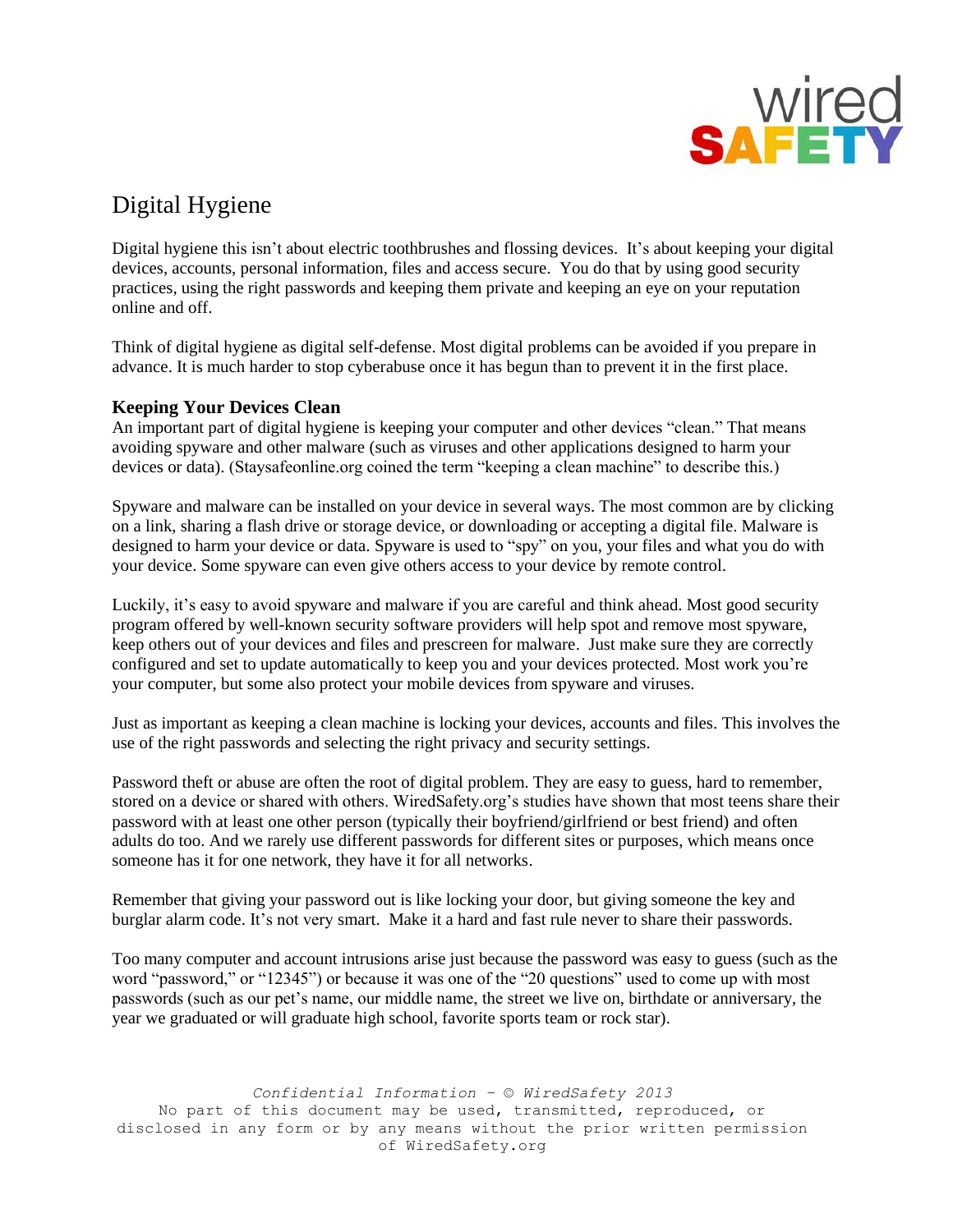Use passwords to lock your devices when not in use, as well, and to protect certain sensitive files, folders and features. And, on Facebook, consider authenticating your device, by letting Facebook know which devices you use. This prevents your account from being accessed by someone else from a different device. It's a fast and easy way to avoid major problems.

We should also learn about privacy and access choices available for our favorite networks. We can restrict certain specific people or, in some cases, everyone except our friends from contacting us or being able to view our posts. Once we make their choices, we can enforce them using privacy, security and personal settings provided by the device manufacturer, service provider or network. You can read more on Digital Hygiene at [WiredSafety.org](https://adults.wiredsafety.org/) and access materials and resources from the StopCyberbullying Toolkit at Stopcyberbullying.org.

### **ThinkB4uClick**

We send tons of IMs and texts at the same time we are talking to friends in real life. It's understandable that we will end up sending a message to the wrong person by accident, or leave out words or emoticons (like smileys or frownies) that let them know what we really meant. A misunderstood message or a message in the wrong hands can lead to a cyber world war three.

Try and slow down long enough to reread what you are planning to send. Did you send it to the right person? Did you leave out an important word that changes the meaning? Will they understand what you meant? If not, take a second longer and make it right. Think about the person on the other side. Is what you are sending hurtful or sarcastic? Do they understand enough about the context of the message to understand it? Should you be using a different medium for the message? Some messages are better delivered in person (like breaking up), others can be done better by phone (complicated discussions) and some are just fine in texts and IMs (quick updates, sending a phone number, address or schedule). Some are public, some are more private. You should decide which is better in each case. The StopCyberbullying Toolkit has resources on selecting "the right medium for the message" and is available without charge to schools at [StopCyberbullying.org.](http://www.stopcyberbullying.org/)

### **Acting Fast**

If you and your romantic partner break up, before you cry yourself to sleep or check the dating ads, change your password. If you get into a fight with your best friend turned enemy, change your password. Make sure you choose one that is easy to remember but hard to guess. The faster you act to lock out others from your accounts and groups, the better.

If you see cyberbullying, report it right away. Many huge cyberbullying campaigns could have been avoided if Facebook and other social networks knew about it early enough. The longer you wait, the faster it grows. Received a "sext"? Delete it. Do not pass it along, copy it, save it or print it. Get rid of it as fast as you can. Possession of child pornography is a serious crime. If the pic is of someone under the age of 18, in the US you can be charged as a sex offender for just having copies of these images on their device or online storage accounts. If you took a sext image, think before saving it or sharing it. The faster you engage your brain cells the safer you'll be. Delete it from your phone and destroy all digital or printed copies. Someone can easily grab your phone when you're not looking and broadcast it to everyone or send it to them to hurt you later.

### **Keeping an Eye Out**

Facebook, Google, Bing and Yahoo! yourself. Search for your whole name (in quotes to search as a phrase). Search for your cell number, screen names and email addresses. Search for your nicknames and home address. Then set an "alert." Alerts send you a message any time the search engine finds this